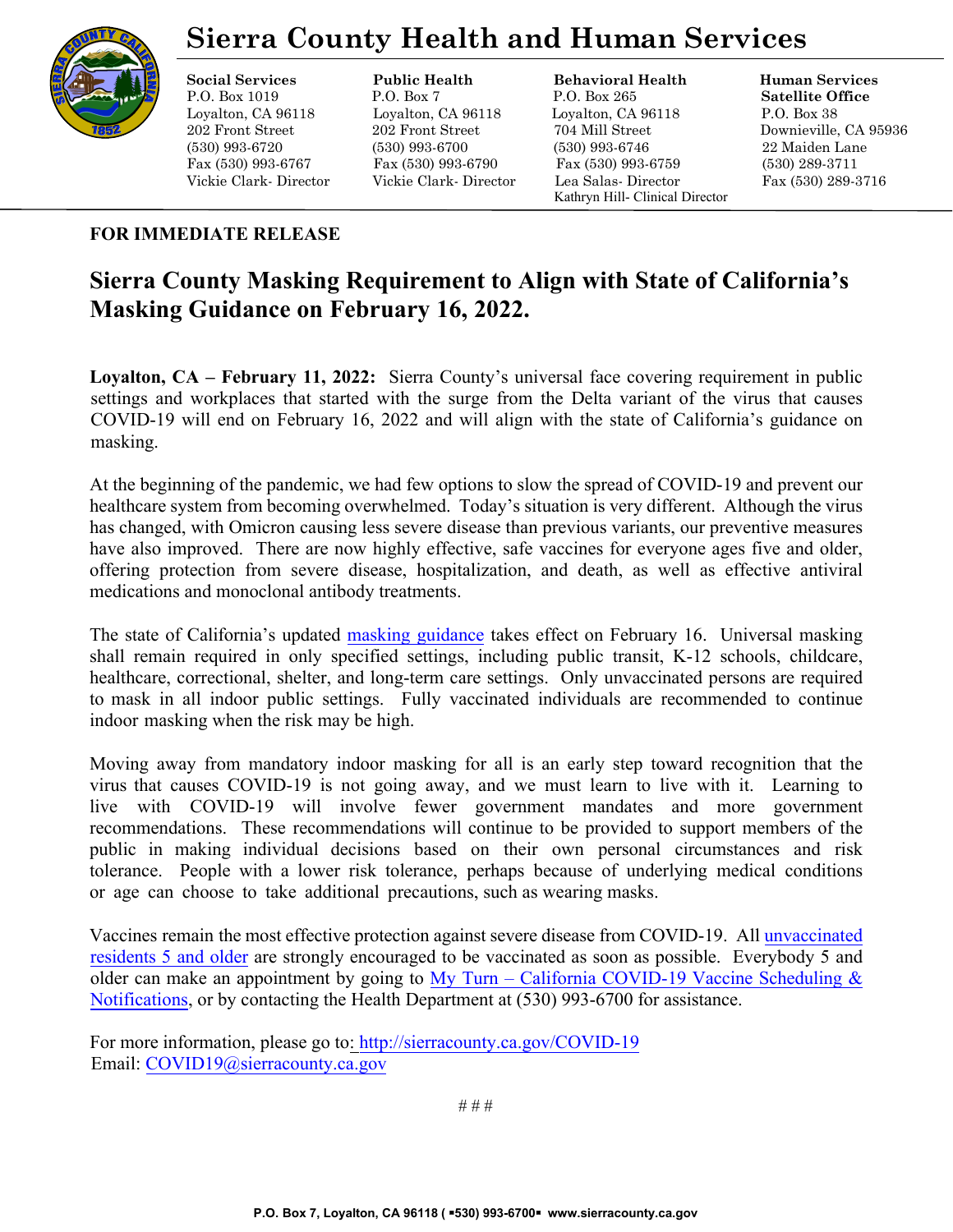

# **Sierra County Health and Human Services**

P.O. Box 1019 P.O. Box 7 P.O. Box 265 P.O. Box 38 Loyalton, CA 96118 Loyalton, CA 96118 Loyalton, CA 96118 Downieville, CA 95936 202 Front Street 202 Front Street 704 Mill Street 22 Maiden Lane (530) 993-6720 (530) 993-6700 (530) 993-6746 (530) 289-3711 Fax (530) 993-6767 Fax (530) 993-6790 Fax (530) 993-6759 Fax (530) 289-3716

**Social Services Public Health Behavioral Health HHS Satellite Office** Vickie Clark- Director Vickie Clark- Director Lea Salas- Director CPS (530) 289-3720

### **DIRECTIVE OF THE SIERRA COUNTY PUBLIC HEALTH OFFICER FOR THE WEARING OF FACE COVERINGS IN WORKPLACES AND PUBLIC SETTINGS**

**DATE OF ORDER: February 10, 2022**

### **SUMMARY OF THIS ORDER**

**This Health Officer Directive supersedes and replaces Sierra County Health Officer Order that was effective August 16, 2021. Nothing in this Health Officer Directive supersedes State Executive Orders or State Heath Officer Orders or guidance provided by the California Department of Public Health available at:** [https://www.cdph.ca.gov/Programs/CID/DCDC/Pages/Guidance.aspx# Summary.](https://www.cdph.ca.gov/Programs/CID/DCDC/Pages/Guidance.aspx#%20Summary)

### **BACKGROUND**

Since August 2021, with few interspersed weeks of low transmission, the community transmission level of COVID-19 Delta Variant, in Sierra County, was categorized as "High" based on the US Centers for Disease Control and Prevention's (CDC) Indicators. As of December 20, 2021, the significantly more transmissible SARS-CoV-2 B.1.1.529 (Omicron) has emerged as the predominant strain in the US and locally. While the Omicron variant has been the most predominant strain recently, SARS-CoV-2 B.1.617.2 (Delta) variant of COVID-19 will also likely continue to cause infection in Sierra County. The significant surge in transmission and serious disease due to infection needed stepped up mitigation measures. The most effective measure in addition to vaccination, to control the spread of COVID-19, is masking with well fitted high grade masks. Sierra County Health Officer has continued to maintain the universal indoor local health face covering order throughout the surge of Delta and Omicron.

Sierra County continues to see high transmission of COVID-19. CDC strongly recommends universal indoor face coverings in areas of high COVID-19 transmission regardless of vaccination status. Sierra County Public Health Officer supports these recommendations. However, there are signs that the current Omicron surge is slowing. Cases throughout the state are trending downward. Despite hopeful trends, however, we recognize that new variants of this disease may or may not be fuel for future surges of transmission and infection. We must now apply all the knowledge obtained from the science of COVID-19 and real health experiences to live with COVID-19 and the future variants by being flexible and able to adjust to the conditions. This means that state and local public health will continue to have a role in making recommendations and provide support, while the members of the public will need to make individual decisions based on the level of transmission, their own underlying medical conditions, age, or other indicators of risk. As mandates are lifted, residents are strongly encouraged to follow the recommendations issued by local and/or state health experts.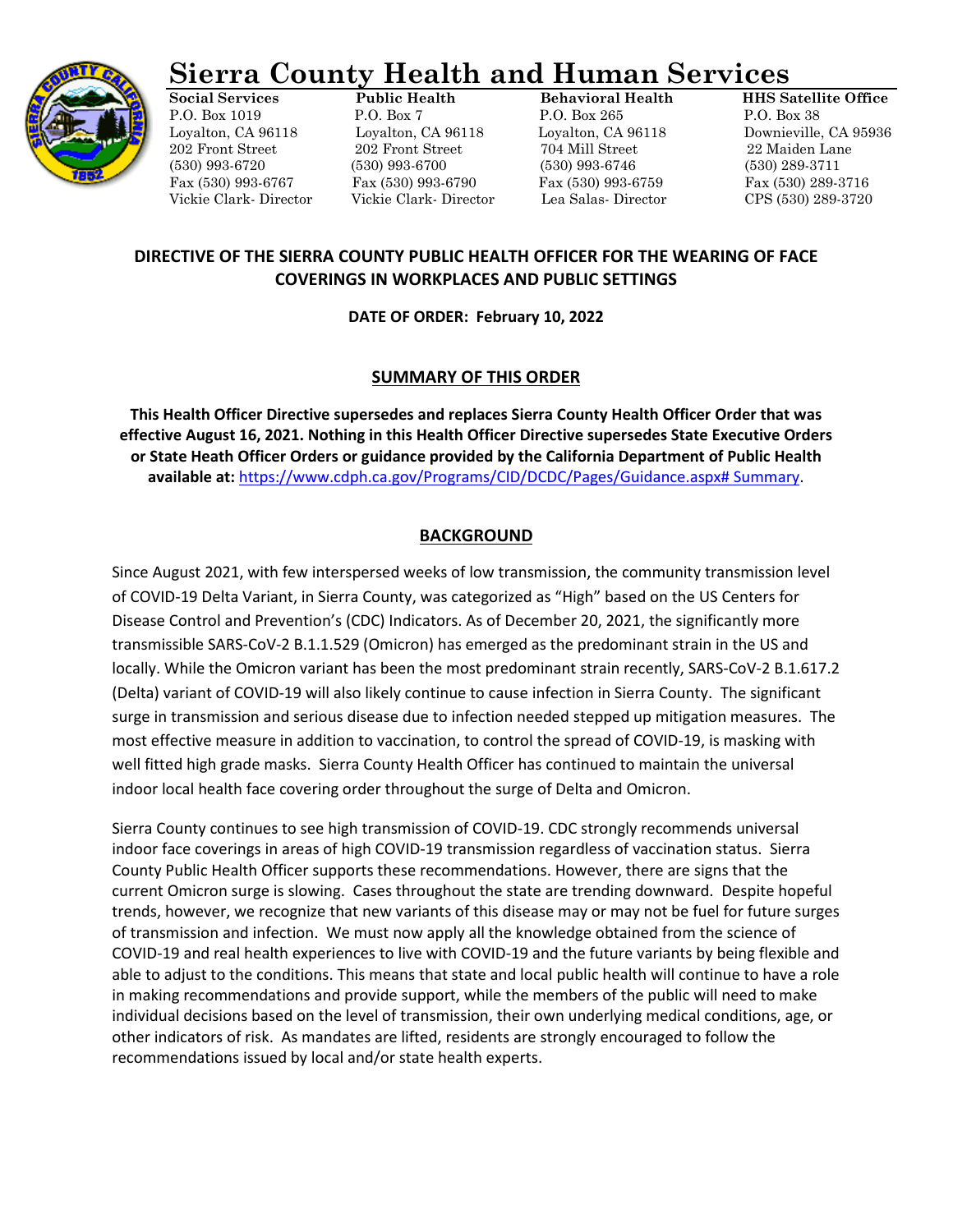Therefore, given that COVID will most invariably be with us well into the future, and, given we have proven mitigation measures for generalized infection control we recommend the following mitigation measures:

- 1. Stay home when sick
- 2. Wash hands regularly
- 3. Cover your cough
- 4. Use well fitted, effective high grade face masks
- 5. Get vaccinated and keep up to date with all recommended vaccines.
- 6. Utilize testing to obtain knowledge to prevent spread.
- 7. If you become infected or sick with COVID-19, contact your health care provider to be evaluated for appropriate, available, and upcoming COVID-19 treatments.

This directive is necessary to control and reduce the rate of community spread and to reinforce the need for safe interventions. The Health Officer will continue to assess the public health situation as it evolves and may modify this Order, or issue additional Orders, related to COVID-19, as changing circumstances dictate.

### **DIRECTIVE**

UNDER THE AUTHORITY OF CALIFORNIA HEALTH AND SAFETY CODE SECTIONS 101040, 101085, 120175, AND 120220, THE PUBLIC HEALTH OFFICER OF THE COUNTY OF SIERRA ("HEALTH OFFICER") HEREBY ISSUES THE FOLLOWING DIRECTIVE:

- 1. Except as otherwise set forth herein, the February 7, 2022 updated Guidance for the Use of Face [Coverings](https://www.cdph.ca.gov/Programs/CID/DCDC/Pages/COVID-19/guidance-for-face-coverings.aspx) issued by the California Department of Public Health ("CDPH"), as may be amended from time to time, continues to apply throughout the County.
- 2. The Sierra County Health Officer Order from August 13, 2021, and effective August 16, 2021, will be rescinded on February 16, 2022, aligning with and recognizing that the State Health Officer Orders take into consideration the general direction of the current COVID-19 pandemic. Once the Local Face Covering order is no longer in effect, all persons in Sierra County will be subject to the State Health Officer Order [issued June 11, 2021](https://www.cdph.ca.gov/Programs/CID/DCDC/Pages/COVID-19/Order-of-the-State-Public-Health-Officer-Beyond-Blueprint.aspx) and remain subject to the state [masking](https://www.cdph.ca.gov/Programs/CID/DCDC/Pages/COVID-19/guidance-for-face-coverings.aspx)  [guidance.](https://www.cdph.ca.gov/Programs/CID/DCDC/Pages/COVID-19/guidance-for-face-coverings.aspx)
- 3. CDPH's Guidance for the Use of Face Coverings requires unvaccinated persons to wear a mask in all indoor public settings and recommends that fully vaccinated persons do the same when risk is high. The Guidance also requires all persons, regardless of vaccination status, to wear a mask indoors in the following settings: public transit, K-12 schools, childcare, healthcare, correctional facilities, homeless shelters, and long-term care facilities.
- 4. Employers and businesses subject to the [Cal/OSHA COVID-19 Emergency Temporary Standards](https://www.dir.ca.gov/dosh/coronavirus/ETS.html) ("ETS") and/or the [Cal OSHA Aerosol Transmissible Diseases Standards](https://www.dir.ca.gov/dosh/dosh_publications/ATD-Guide.pdf) should consult the applicable regulations for additional requirements. The ETS allow local health jurisdictions to mandate more protective measures.
- 5. All State orders and guidance documents referenced in State orders are complementary to this Order. By way of this Order, the Health Officer adopts such directives as orders as well. Where a conflict exists between a local order and any State public health order related to the COVID-19 pandemic, the most restrictive provision controls pursuant to, and consistent with, California